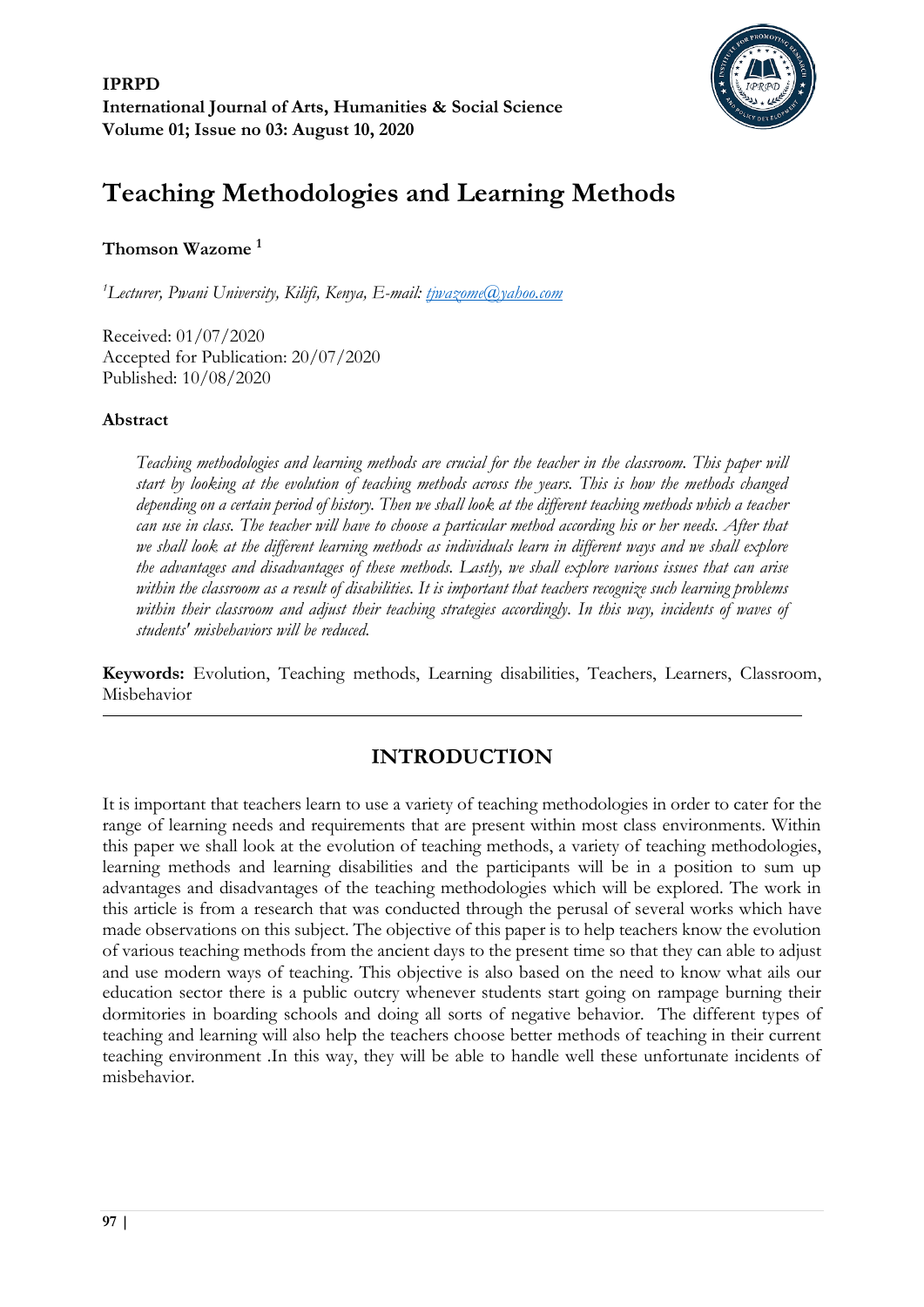#### **PART ONE: EVOLUTION OF TEACHING METHODS**

#### **1. Ancient education**

About 3000 BC, with the advent of writing, education became more conscious or selfreflecting, with specialized occupations such as scribe and astronomer requiring particular skills and knowledge. Philosophy in ancient Greece led to questions of educational method entering national discourse.

In his literary work The Republic, Plato described a system of instruction that he felt would lead to an ideal state. In his dialogues, Plato described the Socratic Method, a form of inquiry and debate intended to stimulate critical thinking and illuminate ideas.

It has been the intent of many educators since, such as the Roman educator Quintilian, to find specific, interesting ways to encourage students to use their intelligence and to help them to learn.

#### **2. Medieval education**

Comenius, in Bohemia, wanted all children to learn. In his The World in Pictures, he created an illustrated textbook of things children would be familiar with in everyday life and used it to teach children. Rabelais described how the student Gargantua learned about the world, and what is in it.

Much later, Jean-Jacques Rousseau in his Emile, presented methodology to teach children the elements of science and other subjects. During Napoleonic warfare, the teaching methodology of Johann Heinrich Pestalozzi of Switzerland enabled refugee children, of a class believed to be unteachable, to learn. He described this in his account of an educational experiment at Stanz. He felt the key to have children learn is for them to be loved.

#### **3. 19th century - compulsory education**

The Prussian education system was a system of mandatory education dating to the early 19th century. Parts of the Prussian education system have served as models for the education systems in a number of other countries, including Japan and the United States. The Prussian model required classroom management skills to be incorporated into the teaching process.(NB. Prussia was abolished after the 2nd World War in 1947, through an Allied Declaration.)

#### **4. 20th century**

Newer teaching methods may incorporate television, radio, internet, multimedia and other modern devices. Some educators believe that the use of technology, while facilitating learning to some degree, is not a substitute for educational methods that encourage critical thinking and a desire to learn. Inquiry learning is another modern teaching method. A popular teaching method that is being used by a vast majority of teachers is hands on activities. Hands-on activities are activities that require movement, talking, and listening, it activates multiple areas of the brain. "The more parts of your brain you use, the more likely you are to retain information," says Judy Dodge, author of 25 Quick Formative Assessments for a Differentiated Classroom (Scholastic, 2009).

#### **5. 21st century**

This century has seen the integration of technology in teaching. This is because we now live in a changing society and now this change affects how we teach nowadays. According to Tsisana Palmer (June, 2015), she lists 15 characteristics of a 21st century teacher such as we now have learnercentred classroom and personalized instruction where students make their own choices and own their learning, then they are treated as producers of their own learning since they can use their smart phones to communicate through chatting, texting and calling. Furthermore, the students learn new technologies such as Skype through which they can communicate with their teachers and they are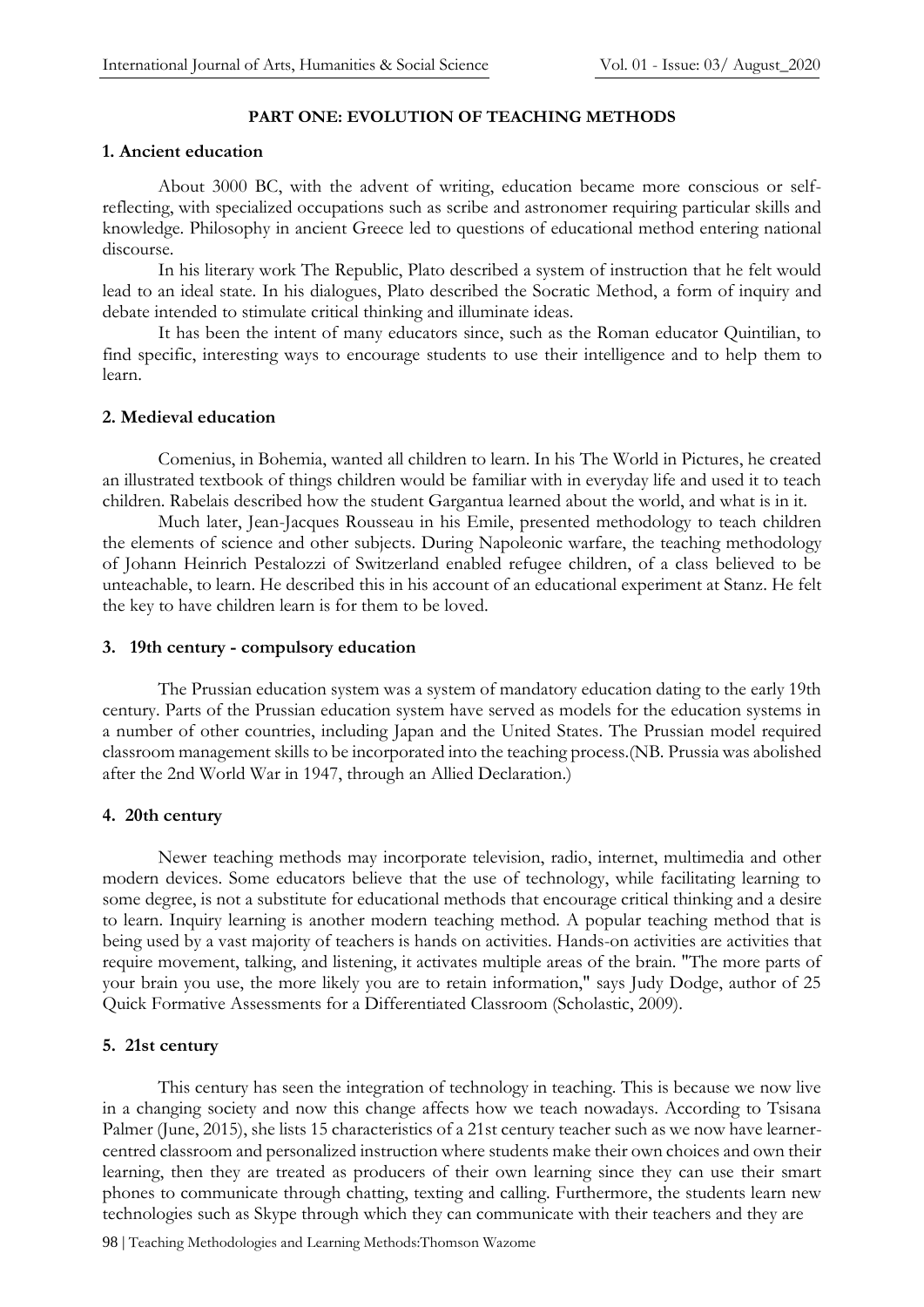also global because they can communicate with people in other countries in the world. In addition, the teacher and the student can use blogging and also go digital to share learning links and organize teaching on a website. This gives them access to authentic learning resources on the web. All in all, in the 21st century new technologies for learning will keep emerging and this experience will make teaching and learning to be quite interesting.

# **PART TWO: TYPES OF TEACHING METHODS**

# **1. EXPLICIT TEACHING**

Explicit teaching is important within the classroom and therefore should not be pushed aside when addressing a range of learning strategies. To help students progress in a particular area, specific knowledge and skills may need to be taught to the students. This often provides tools that students can use to assist them in their learning and can be evident in all areas of the curriculum. It is important that teachers are explicit within all teaching practices in order to further develop student learning. (NB: Explicit means to state clearly and in detail, leaving no room for confusion or doubt.)

#### **2. COMMAND STYLE**

The underlying principle of the 'command style' is that teachers should be the sole authoritarian figure within their classroom. Within such approaches the teacher is required to maintain absolute control over the class and therefore must execute a strict and highly regulated lesson structure. The students within the class are required to comply with the commands of the teacher and therefore execute all activities to a required standard and within a given time limit. Mosston and Ashworth state that the command style of teaching occurs when 'the teacher makes the maximum number of choices, while the learner makes only minimal decisions' (Mosston & Ashworth, 2002: p.79). Within this methodology it is the role of the teacher to initiate all learning sequences, while students are required to follow and adhere to all rules and restrictions implemented throughout the lesson (Mosston, 1966: p.21). Mosston describes the defining characteristic of the command style as 'precision performance - reproducing a predicted response or performance on cue' (2002: p.76). This particular methodology therefore places students within a 'closed' environment, which incorporates pre-determined or predictable cues followed by a standard response.

# **3. TEACHING BY TASK**

The 'teaching by task' methodology was developed upon notions of personal practice, independent learning and individual development. The task style of teaching allows students to develop at their own rate and in their own direction. This particular methodology empowers students to take responsibility for their own learning and therefore fosters the possibility of 'deeper' learning across a range of different areas. Mosston describes the nine decisions that are transferred from the teacher to the learner within this style. These are: "Location, Order of tasks, Starting time per task, Pace and rhythm, stopping time per task, Interval, Initiating questions for clarification, Attire and appearance, and Posture" (Mosston & Ashworth, 2002: p.96) As a result of such student empowerment a deeper appreciation for education can be fostered, thus making ongoing participation within all subject areas more likely.

#### **4. INDIVIDUAL PROGRESSION**

According to Mosston and Ashworth, the defining characteristic of the 'individual progression' methodology is that "learners with varying degrees of knowledge and skill can participate in the same task by selecting a level of difficulty at which they can perform" (2002: p.156). This particular methodology is therefore "a design of subject matter manipulated in such a manner as to provide the learner with full opportunity for self motivated learning, self-assessment, and decision making over a relatively prolonged period of time" (Mosston, 1966:p. 97).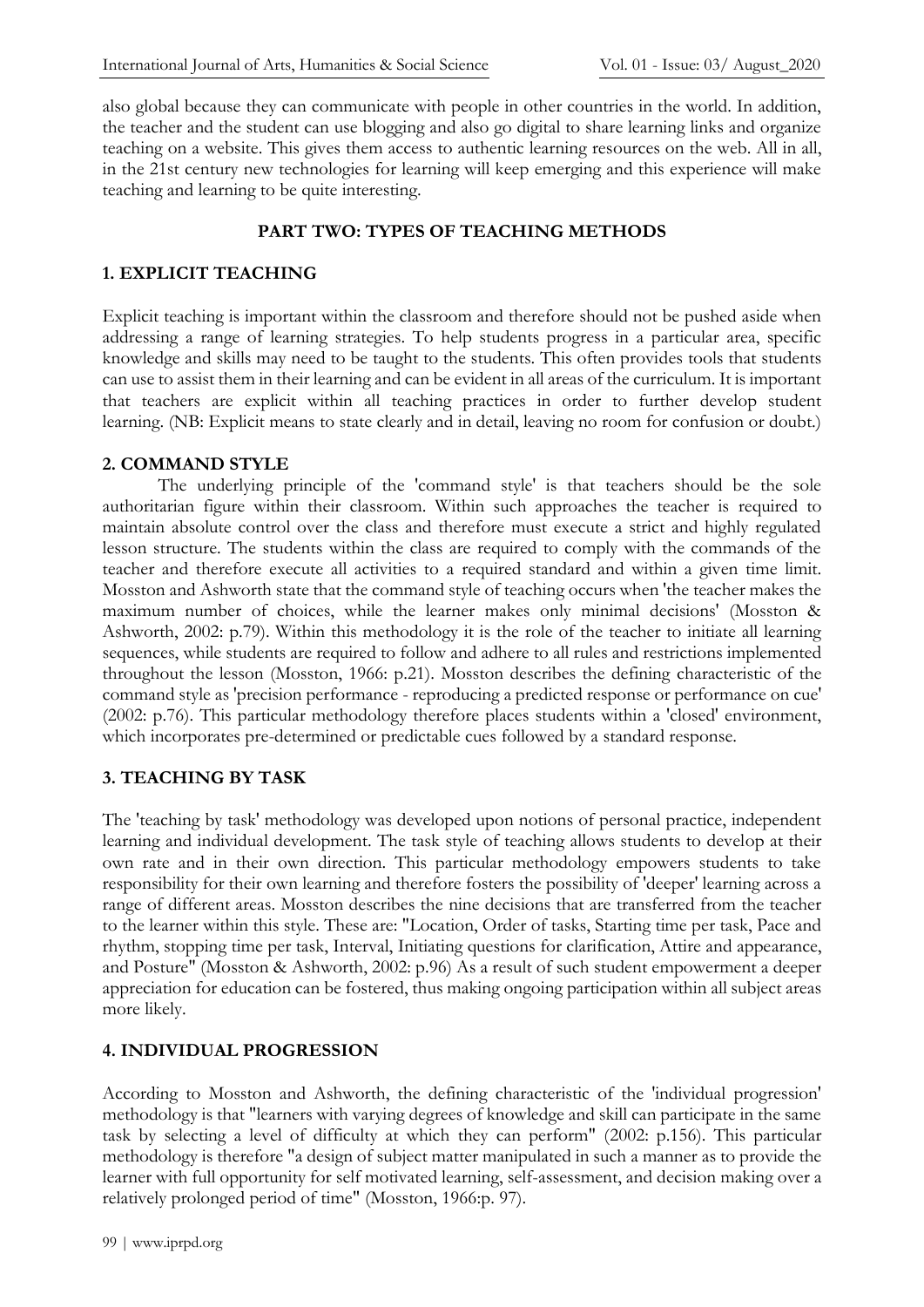The 'individual progression' methodology allows students to participate within activities regardless of their individual skill levels, understanding and levels of motivation (Harrison & Blakemore, 1983: p.327). Due to the nature of the methodology students are able to participate within a non-threatening environment, therefore gaining subsequent experiences of success. The structure of activities utilizing this methodology incorporate only minimal competition and therefore allow students to remain unthreatened, thus further fostering the development of positive attitudes towards all areas of the curriculum. This particular style of teaching allows students to challenge their own knowledge and skill levels and therefore set their own goals with regard to their future development.

# **5. GUIDED DISCOVERY**

Mosston states that each of the previous methodologies discussed within this paper do not engage students within operations and class functioning. Mosston further states that within these approaches students are 'not required or induced; neither do they develop spontaneously' (1966: p.143). In contrast, allowing individuals to discover the solutions to their own problems allows them to develop the skills and abilities needed to enquire, compare, invent, discover, reflect and draw subsequent conclusions regarding a variety of issues pertinent to that particular individual within that particular environment (Mosston, 1966).

The intention of the guided discovery method is for teachers to formulate the underlying structure and content of their lessons in a manner that forces students to discover the answers to a range of problems for themselves (Mosston & Ashworth, 2002: p.212). Within this particular methodology it is the role of the teacher to guide and facilitate student learning in order to allow student discovery as well as promote ongoing experimentation and participation.

#### **6. PROBLEM SOLVING**

Problem solving is the most independent of learning methods studied within this unit and therefore completely empowers the students to initiate their own learning. This particular methodology is similar to the 'guided discovery' methodology, as the teacher makes all decisions about the content of the questions and therefore the correct answers; however the role of arranging sequences that lead to the correct solutions are placed in the hands of the learner (Mosston & Ashworth, 2002: p.237). The teacher therefore must assume the role of the facilitator, and be prepared to provide students with feedback rather than solutions (Harrison & Blakemore, 1983: p.329). Positive reinforcement is a very important element of the problem solving process, as it will further promote students to provide their ideas, thus further developing individual motivation levels and personal confidence (Mosston, 1966).

#### **7. EXPLAINING**

Explaining, or lecturing, is the process of teaching by giving spoken explanations of the subject that is to be learned. Lecturing is often accompanied by visual aids to help students visualize an object or problem. Explaining may meet the needs of auditory or visual learning preferences but often fails to meet the needs of individuals with other learning preferences, such as kinesthetic or social learners.

# **NB.**

A lecture (from the French 'lecture', meaning 'reading' [process]) is an oral presentation intended to present information or teach people about a particular subject, for example by a university or college teacher. Lectures are used to convey critical information, history, background, theories and equations. A politician's speech, a minister's sermon, or even a businessman's sales presentation may be similar in form to a lecture. Usually the lecturer will stand at the front of the room and recite information relevant to the lecture's content.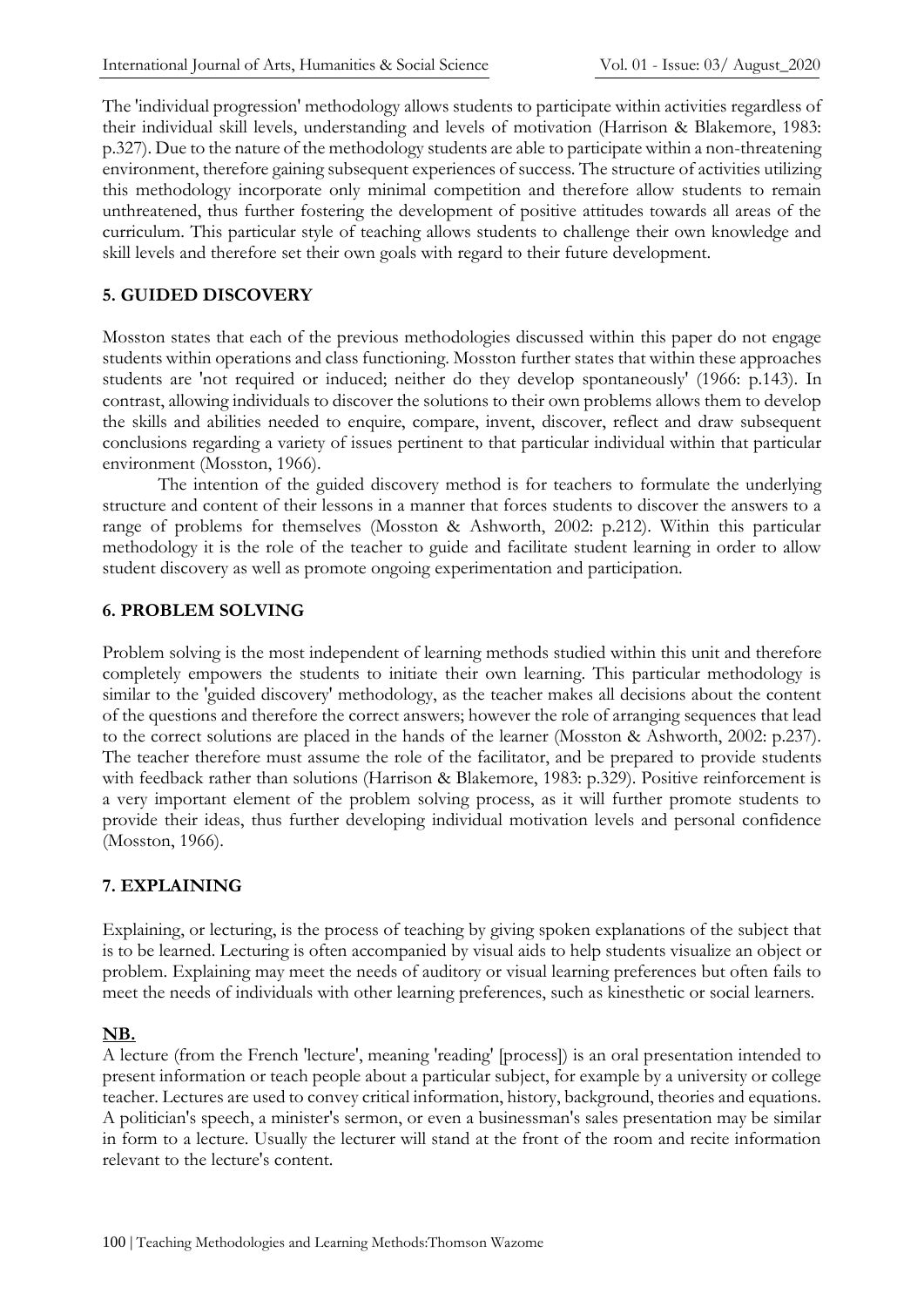Though lectures are much criticized as a teaching method, universities have not yet found practical alternative teaching methods for the large majority of their courses. Critics point out that lecturing is mainly a one-way method of communication that does not involve significant audience participation. Therefore, lecturing is often contrasted to active learning. Lectures delivered by talented speakers can be highly stimulating; at the very least, lectures have survived in academia as a quick, cheap and efficient way of introducing large numbers of students to a particular field of study.

The criticisms of lectures are often summarized by a quote generally misattributed to Mark Twain(an American author and humorist): "*College is a place where a professor's lecture notes go straight to the students' lecture notes, without passing through the brains of either*."

# **8. DEMONSTRATING**

Demonstrating is the process of teaching through examples or experiments. For example, a science teacher may teach an idea by performing an experiment for students. A demonstration may be used to prove a fact through a combination of visual evidence and associated reasoning.

Demonstrations are similar to written storytelling and examples in that they allow students to personally relate to the presented information. Memorization of a list of facts is a detached and impersonal experience, whereas the same information, conveyed through demonstration, becomes personally relatable. Demonstrations help to raise student interest and reinforce memory retention because they provide connections between facts and real-world applications of those facts. Lectures, on the other hand, are often geared more towards factual presentation than connective learning.

#### **9. COLLABORATING**

Collaboration allows students to actively participate in the learning process by talking with each other and listening to other points of view. Collaboration establishes a personal connection between students and the topic of study and it helps students think in a less personally biased way. Group projects and discussions are examples of this teaching method. Teachers may employ collaboration to assess student's abilities to work as a team, leadership skills, or presentation abilities.

Collaborative discussions can take a variety of forms, such as *fishbowl discussions*.(conversations) After some preparation and with clearly defined roles, a discussion may constitute most of a lesson, with the teacher only giving short feedback at the end or in the following lesson.

#### **10. ELICITATION**

"The mediocre teacher tells. The good teacher explains. The superior teacher demonstrates.

The great teacher inspires." William Arthur Ward (Pertinent Proverbs)

At the heart of the project lies a principle derived from the origin of the word 'education' itself. Generally agreed to stem from the Latin root educere meaning 'to draw out', the course utilizes this as a metaphor to place the learner at the center of the educational process.

The teacher's role is that of a facilitator, rather than a lecturer, with their task focused on drawing out the knowledge and response from the learner. This is also known as eliciting and has a number of advantages over merely telling learners the answer:

• It involves the learners more in the classroom

• It can help to engage in an in-depth processing of language. Generally speaking, if a learner has to think through or supply a definition, they are more likely to retain the definition in their long-term memory.

• It allows us to diagnose what the learners know. If we simply supply a definition, we may actually be telling the learners something they already know. If we elicit, we can gauge what they know and what they don't, and hopefully create a need for the language.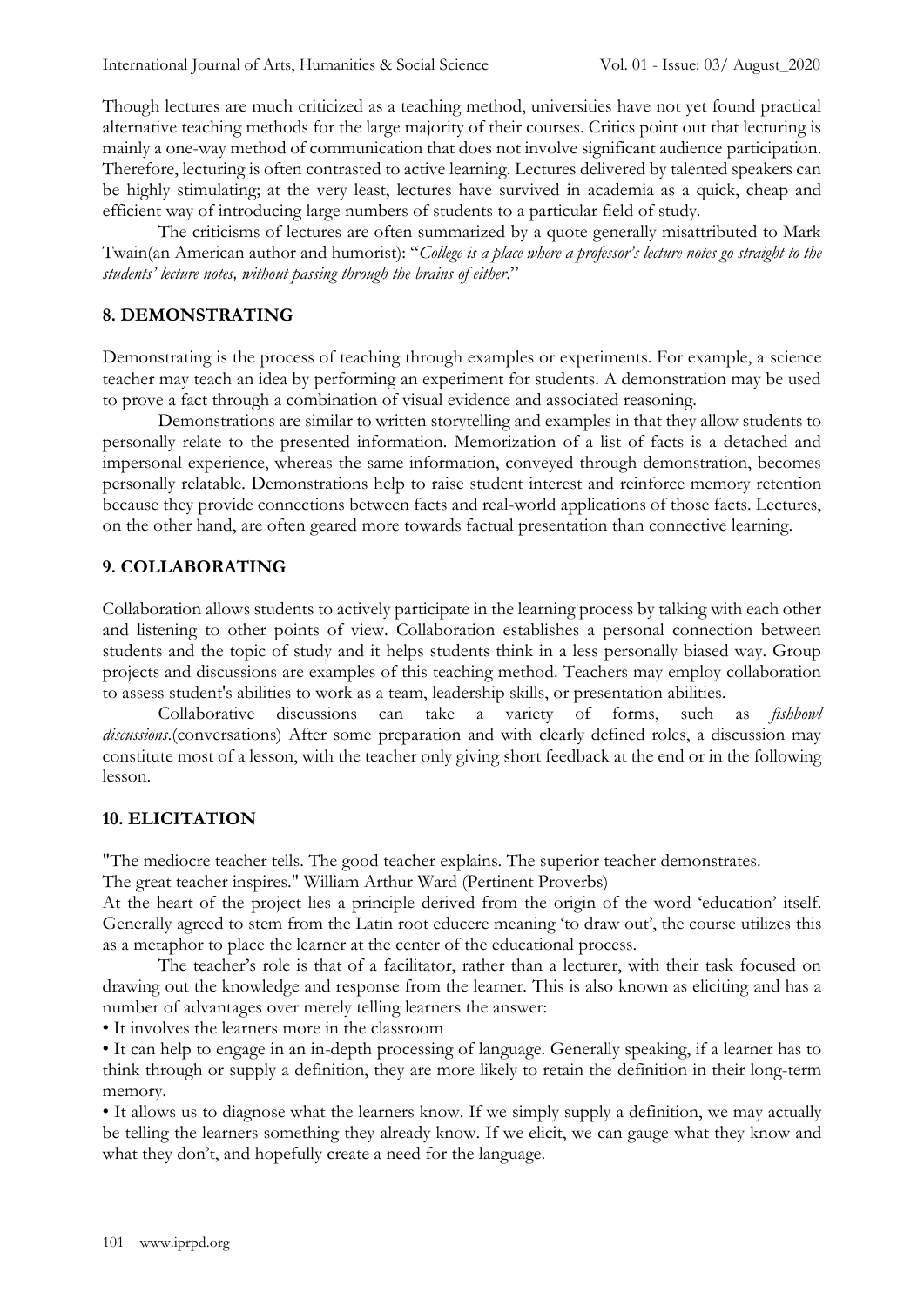# **PART THREE: TYPES OF LEARNING METHODS**

Individuals learn in different ways. Within this section a variety of learning methods will be explored and their various advantages and disadvantages outlined. This section includes an analysis of De Bono's problem solving method and explores its usefulness within the classroom. A multiple intelligence survey is included and an analysis of each type of intelligence can be viewed.

# **1. PROBLEM BASED LEARNING (PBL)**

Problem based learning allows students more responsibility for their own education and not solely dependent on their teachers. This strategy requires that the teacher is responsible to provide the educational materials and guidance that assist learning. In the PBL learning process students often, in small groups, encounter a problem and apply previous knowledge on the topic as well as researching a range of information resources relevant to help solve the problem at hand. During this process students are encouraged to self and peer assess their progress, which helps to develop their collaborative or team learning skills.

PBL is a fun and motivating approach to learning and is most effective when students are working with real life problems. This proves more interesting for the students and links some relevance between their school study and their own lives. When students are working with a problem they can identify what they need to learn and what resources to use to accomplish that learning. This allows the student to design their learning to meet individual needs as all students have differing knowledge and experience. Often students are given choice to the way they approach a particular activity and in some cases the topic area or problem to be solved, often referred to as 'student lead learning'.

# **2. ACTIVE LEARNING**

Active learning involves students not only doing things but thinking about the things they are doing. Positive strategies include students working on activities in pairs where they are encouraged to share and think together. Individual think and write exercises involve students in linking a writing activity to their thinking. Another effective strategy is involving students in structured question and answer sessions which require a critical thinking process as well as a discussion which involves understanding, previous knowledge and prediction of the topic. A more complex strategy may involve students in individual or group project based assignments that require significant research into the topic.

A critical element relating to all active learning teaching strategies is the link between the activity, assignment or discussion session and a relevant topic. Case studies are an effective way of utilizing the above strategies in a current or relevant topic.

# **3. MULTIPLE INTELLIGENCES**



**Figure 1: Howard Gardner's Theory of Multiple Intelligences**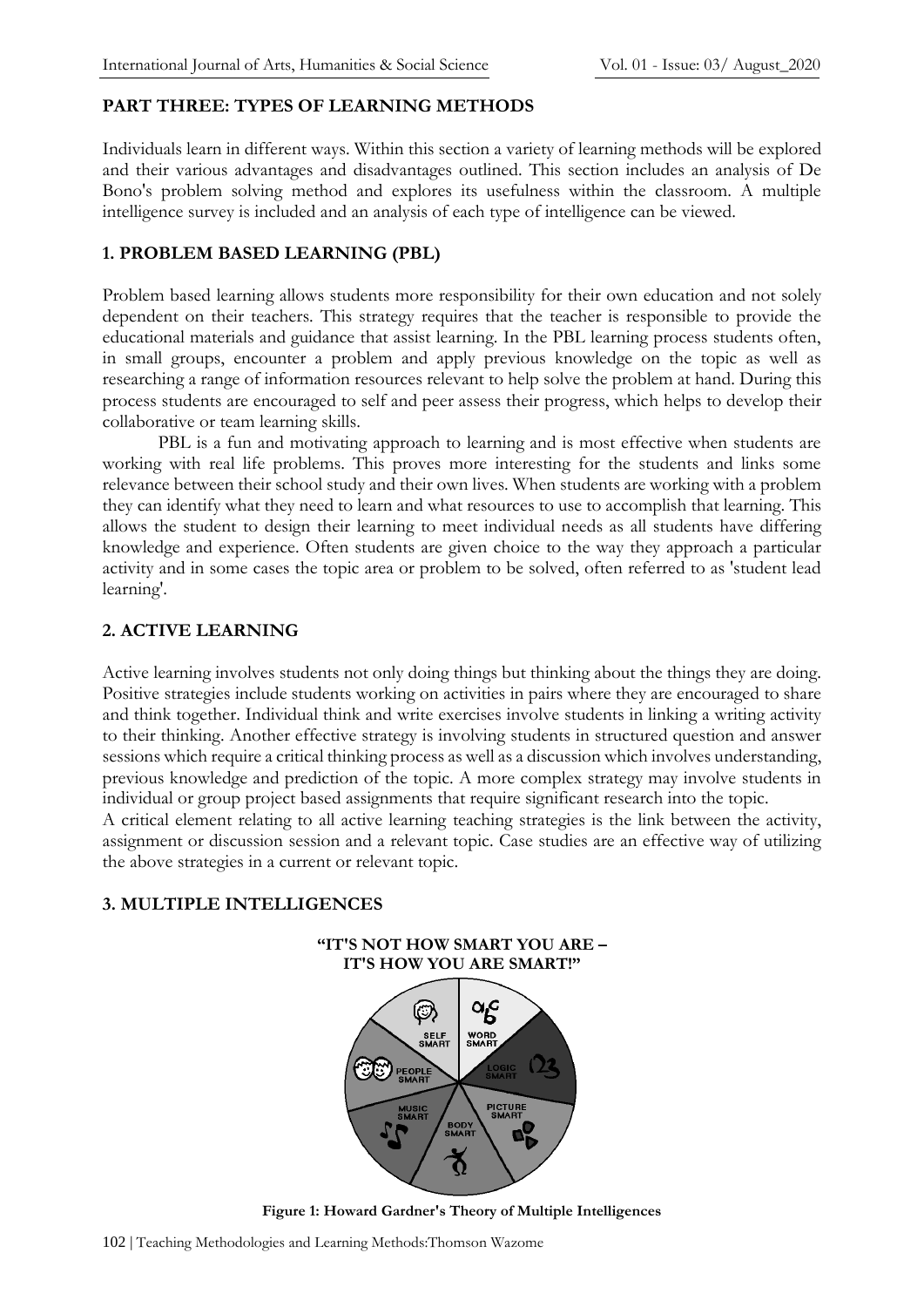#### **Howard Gardner's Theory of Multiple Intelligences**

# **NB**

Howard Gardner of Harvard has identified seven distinct intelligences. Where individuals differ is in the strength of these intelligences - the so-called profile of intelligences -and in the ways in which such intelligences are invoked and combined to carry out different tasks, solve diverse problems, and progress in various domains."

They are as follows;

1. VISUAL/SPATIAL - children who learn best visually and organizing things spatially. They like to see what you are talking about in order to understand. They enjoy charts, graphs, maps, tables, illustrations, art, puzzles, costumes - anything eye catching.

2. VERBAL/LINGUISTIC - children who demonstrate strength in the language arts: speaking, writing, reading, and listening. These students have always been successful in traditional classrooms because their intelligence lends itself to traditional teaching.

3. MATHEMATICAL/LOGICAL - children who display an aptitude for numbers, reasoning and problem solving. This is the other half of the children who typically do well in traditional classrooms where teaching is logically sequenced and students are asked to conform.

4. BODILY/KINESTHETIC - children who experience learning best through activity: games, movement, hands-on tasks, building. These children were often labeled "overly active" in traditional classrooms where they were told to sit and be still!

5. MUSICAL/RHYTHMIC - children who learn well through songs, patterns, rhythms, instruments and musical expression. It is easy to overlook children with this intelligence in traditional education.

6. INTRAPERSONAL - children who are especially in touch with their own feelings, values and ideas. They may tend to be more reserved, but they are actually quite intuitive about what they learn and how it relates to them.

7. INTERPERSONAL - children who are noticeably people oriented and outgoing, and do their learning cooperatively in groups or with a partner. These children may have typically been identified as "talkative" or " too concerned about being social" in a traditional setting.

(a)NATURALIST - children who love the outdoors, animals, field trips. More than this, though, these students love to pick up on subtle differences in meanings. The traditional classroom has not been accommodating to these children.

(b)EXISTENTIALIST - children who learn in the context of where humankind stands in the "big picture" of existence. They ask "Why are we here?" and "What is our role in the world?" This intelligence is seen in the discipline of philosophy, which was represented by the works of the French author, Jean-Paul Sartre.

# **4. DE BONO'S 'THINKING HATS'**

De Bono's thinking hats were developed in order to illustrate the various methods of thinking utilized by individuals within problem solving processes. Each of the hats represents a method of thinking commonly used by individuals within problem solving. It is hoped that through such representations more individuals will be able to recognize the various methods of thinking that they utilize and therefore better understand their own thinking processes. It is also hoped that individuals will be able

103 | www.iprpd.org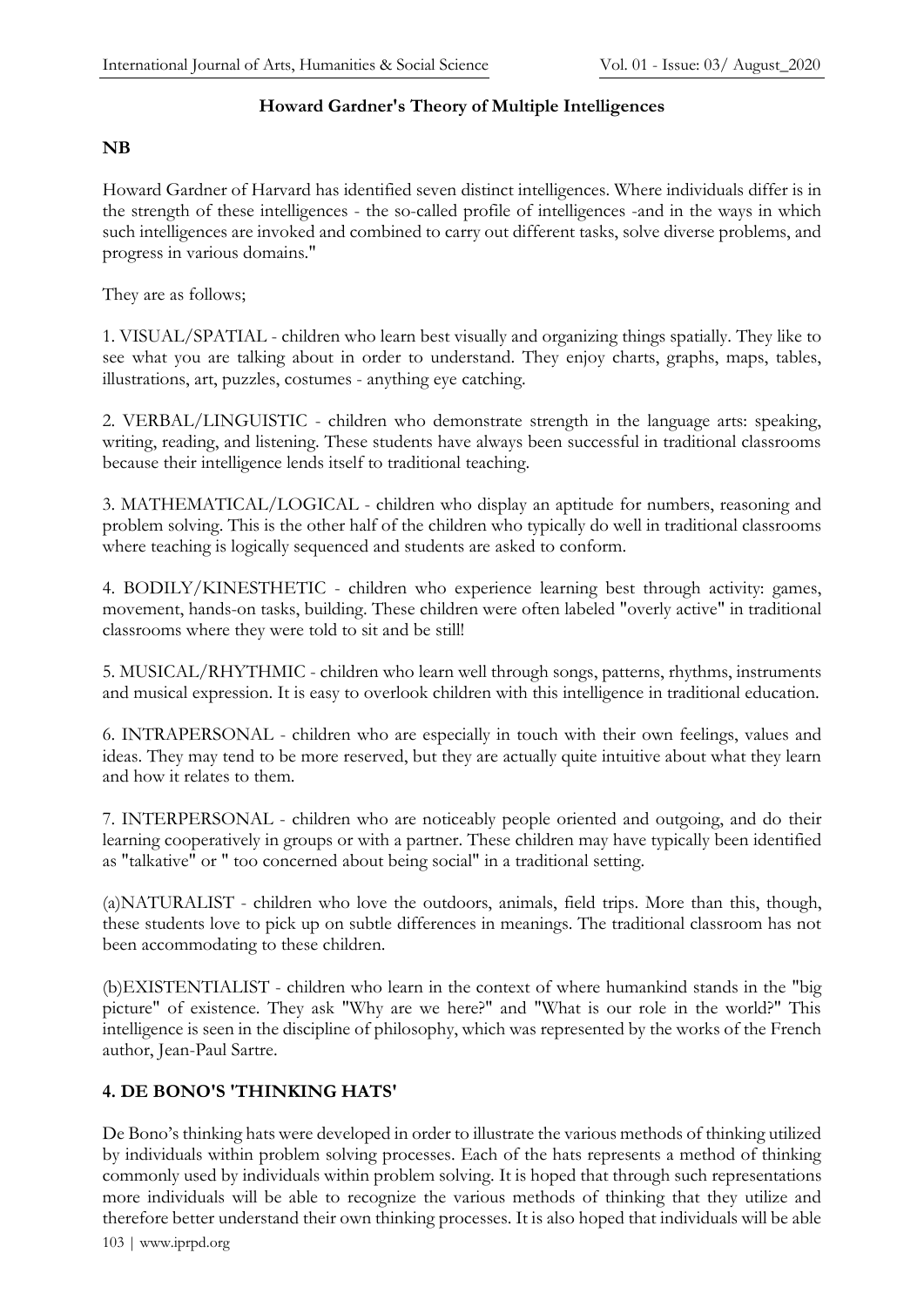to better understand the thinking processes of others and therefore even incorporate some of these processes within their own thinking. Included below is a description of each of the hats and the thinking processes that they represent. Their use will be illustrated through the analysis of a simple classroom issue. By doing so the problem can be more easily deconstructed and therefore an answer more easily sought.



**Figure 2: De Bono's thinking hats**

# **NB**

The learners assume each hat in turns e.g. the discussion always starts and ends with the blue hat Issue – Students are talking while their teacher is talking

White Hat – Objective (state the facts)

- Students are talking while the teacher is talking

- There is noise and therefore other students are distracted and can't hear the teacher

- Students don't know what to do once instructions are given

- Many students become distracted and off task resulting in the failure to complete work

Red Hat – Subjective (state the emotions)

- The teacher feels offended

- Students become frustrated because they can't hear directions

- Those talking enjoy joking around and being heard.

Black Hat – negative aspects

- Time is wasted

- Learning is compromised

- Those speaking feel that listeners do not respect them and do not wish to hear what they are saying

Yellow Hat – positive aspects

- Everyone is able to say what is on their minds
- It can be fun
- Not only the 'smart kids' get to speak

- One doesn't have to wait to share their ideas and therefore risk forgetting information

Green Hat – creative ideas that originate as a result of seeing information in a new light

- Teacher will be more aware about the amount of time they spend talking

- Teacher will try to incorporate interaction from a variety of different students rather than just the 'smart kids'

- Students will resist the urge to say whatever is on their mind. They will think about what they have to say and whether it is relevant to the topic

- Students will take into account whether their comment will interfere with other peoples learning Blue Hat – Sum up learning

- Teacher learns that they need to monitor the amount of time that they spend talking within the

104 | Teaching Methodologies and Learning Methods:Thomson Wazome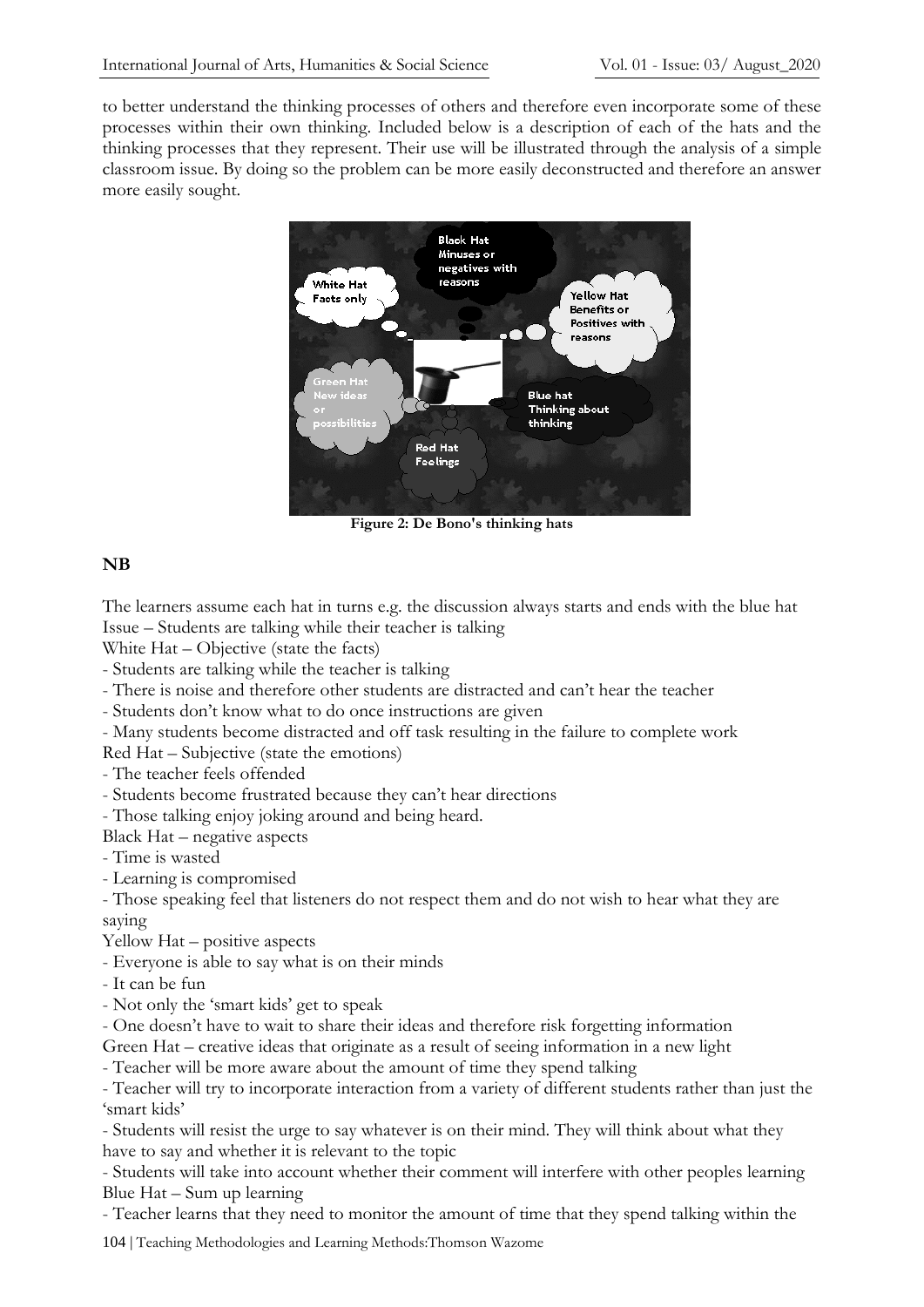#### classroom

- Teacher needs to involve all students within discussions

- Teacher needs to recognize that some students need thinking time before responding. Allowing

these students time to compute solutions promotes wider participation and increased learning

- Students realize that their talking makes the speaker feel unappreciated and disrespected

- Students realize that their comments are jeopardizing the learning of other individuals

- Students realize that talking out of time demonstrates a lack of self-discipline and that not all comments require sharing

#### **Summary**

Utilizing a variety of approaches within thinking and problem solving allows the issue to be addressed from a variety of angles, thus servicing the needs of all individuals concerned. The thinking hats are useful for learners as they illustrate the need for individuals to address problems from a variety of different angles. They also aid learners as they allow the individual to recognize any deficiencies in the way that they approach problem solving, thus allowing them to rectify such issues.

# **PART FOUR: LEARNING DISABILITIES**

This section will explore various issues that can arise within the classroom as a result of learning disabilities. There are many different kinds of learning disabilities and as a result it becomes difficult to investigate them all. It is therefore important that teachers recognize such learning requirements within their classroom and adjust their teaching strategies accordingly. Here we have focused on two of the more common learning difficulties - Dyslexia and ADHD( Attention-deficit/hyperactivity disorder). This section will also analyze some teaching considerations to be taken into account when teaching children with learning disabilities within both primary and secondary school settings.

# **DYSLEXIA**

Patients with dyslexia showed poor thresholds for stimuli with low contrasts, low spatial or high temporal frequencies and poor sensitivity to visual motion. Reading disorder, also known as dyslexia, is one of the learning disabilities many school-aged children suffer. In this disorder, reading achievement is substantially below what would be expected for the person's age, intelligence, and educational level. Many areas of the brain are involved in reading. Abnormalities in processing in these brain areas are associated with having dyslexia. It appears that persons who have dyslexia have difficulty processing sound-based components of language. They have difficulty associating symbols (such as letters) with the sounds that these symbols have. Dyslexia does not affect thinking ability Persons who have dyslexia are often creative in learning to compensate for their disability. Reading difficulties may also arise from poor vision, decreased hearing ability, emotional problems, or behavioral disorders. Behavioral disorders, such as attention deficit/hyperactivity disorder (ADHD), may also coexist with learning disorders.

Early identification of learning disabilities can help children to achieve success in learning environments. Some strategies that can help individuals with reading disorder include:

\* Approaches to teaching that include audio-based instruction (audiotapes, audio texts), computer-assisted instruction, structured teaching including repetition and small-unit instruction, flashcards, and optimum position of the child in the classroom.

\* Identification, evaluation, and treatment of behavioral or psychiatric problems that can coexist with learning disabilities.

\* Alternative assessment measures (using different types of testing than traditional written tests).

\* Assistance with emotional issues (such as self-esteem) that may accompany learning disabilities.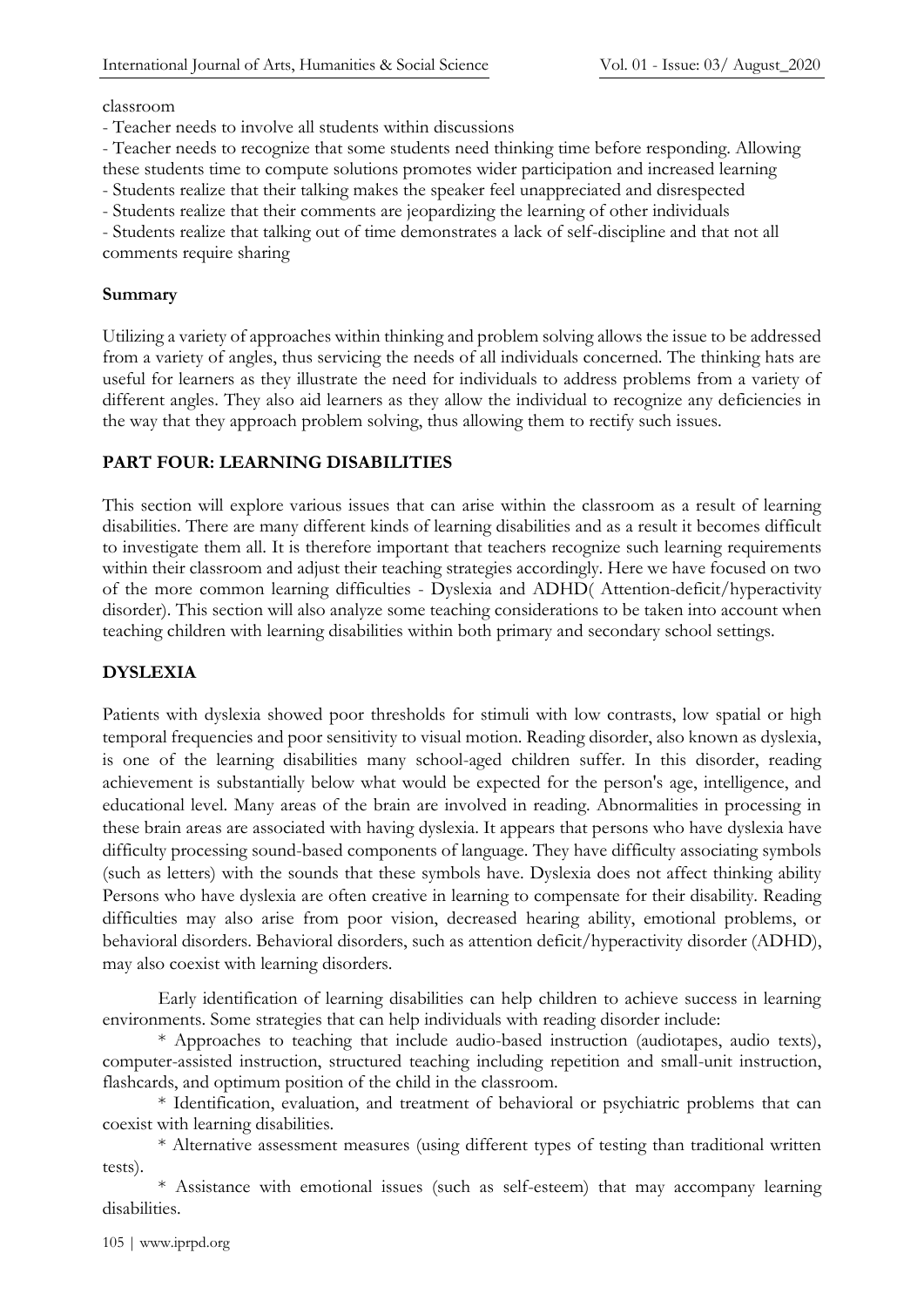\* Special education, if needed, though some experts advocate keeping children with dyslexia in the regular classroom.

\* A strong support system for the child and family, possibly including referral to appropriate resources within the community.

#### **ATTENTION DEFICIT/HYPERACTIVE DISORDER (ADHD)**

Attention-deficit/hyperactivity disorder (ADHD) is a pattern of behaviors appearing in childhood that is manifested by developmentally inappropriate levels of inattention, impulsivity, or hyperactivity. In the past, a majority of mental health professionals assumed that ADHD disappeared in adolescence. However, between 30% and 70% of children classified as having ADHD continue to experience symptoms and to meet the DSM-IV diagnostic criteria as adolescents and adults.

Although researchers have not found that all students classified as having ADHD exhibit low achievement (i.e., reading, writing, mathematics, spelling), some studies have shown that these students may exhibit deficits in a specific academic skill. For example, a recent study found that approximately 15% of children and adolescents classified as having ADHD presented with profiles similar to students classified as having reading disorders.

In addition to developmentally inappropriate patterns of behavior, some students classified as having ADHD also exhibit academic difficulties. Researchers who have examined the educational performance of students classified as having ADHD have suggested that they may be more likely than students without disabilities to achieve lower grades in academic subjects and lower scores on standardized tests of reading and math.

In spelling, some studies that have controlled for IQ differences have found that students classified as having ADHD score lower on standardized measures of spelling than their nondisabled peers. In math, studies have shown that students classified as having ADHD performed significantly lower than their peers without ADHD on timed tasks of math calculation, even when differences in IQ were controlled.

In addition to specific problems with one academic area such as reading, spelling, or math, researchers have reported that students classified as having ADHD exhibit handwriting difficulties; however, the reasons for these difficulties may be confounded by other factors. When controlling for visual-motor skill, for example, differences in handwriting errors between students classified as having ADHD and non-ADHD students were not significant.

#### **CONCLUSION**

It is important that all teachers within all environments are aware of the positive and negative effects of all methodologies currently being utilized within their classroom. This awareness will then enable teachers to structure learning experiences to meet the needs of all individuals while fulfilling the requirements of the curriculum and maintaining student safety. It is important that teachers are able to utilize a variety of methodologies within their teaching in order to cater for individual learning preferences and further develop all individuals within all aspects of their lives. It is important that teachers are able to utilize the correct methodology at the appropriate time in order to enhance student development, maintain student discipline and student safety while meeting the needs and requirements of the curriculum.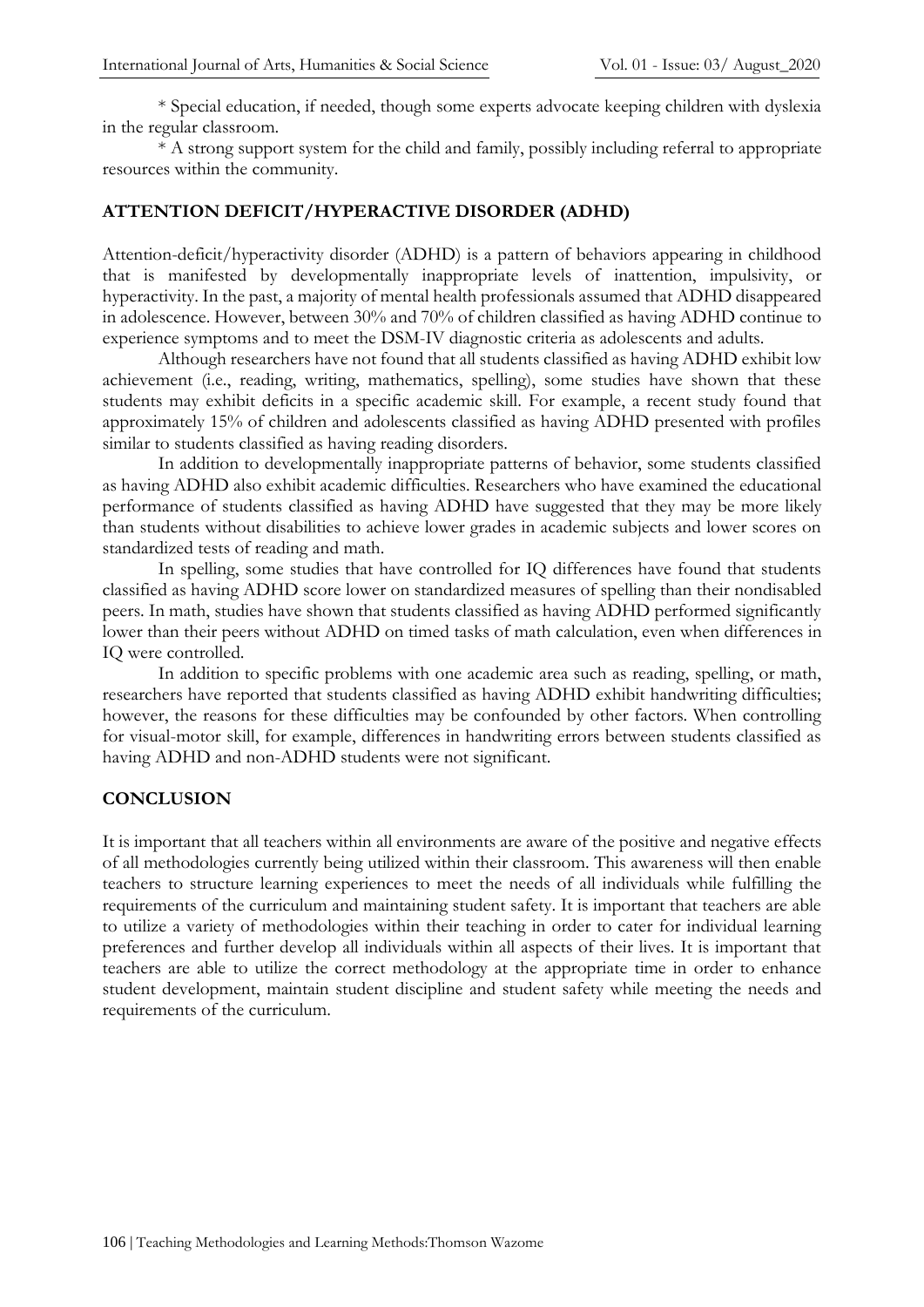#### **Works Citation**

- Comenius, J.A., 2015, *The World in Pictures*, South Yarra, Victoria, Australia: Leopold Classic Library.
- Cowan,S.S., 2012, *Fire Child, Water Child: How Understanding the five types of ADHD can help you improve your Child's Self-Esteem and Attention*, Oakland, CA :New Harbinger Publications.
- Dale, E., 1969, *Audio-visual Methods in Teaching* (3<sup>rd</sup> Ed.), New York: Dryden Press.
- De Bono, E,1999, *Six Thinking Hats*, Boston : Back Bay Books.
- Dodge, J.,2009,*25 Quick Formative Assessments for a Differentiated Classroom,* New York: Scholastic.
- Gardner, H., 2006, *Multiple Intelligences: New Horizons in Theory and Practice*, New York: Basic Books.
- Harrison, J. M. & Blakemore, C. L., 1983, *Instructional strategies for secondary school physical education*, 2nd Edn, Iowa, USA: Wm. C. Brown.
- Hartas, D, Mar 2004, '*Dyslexia and inclusion: Assessment and support in higher education'* British Journal of Educational Psychology. Leicester: Vol. 74 Part 1. pg. 130, 2.
- Macartney, B.H., 2013, *Education in a Prussian Town*, Los Angeles, CA: HardPress Publishing
- Mosston, M., 1966, *Teaching Physical Education*, Ohio, USA: Merril Books.
- Mosston, M. & Ashworth, S., 2002, *Teaching Physical Education*; 5th Edn, San Francisco:Cummings.
- Palmer, T., June 20, 2015, *15 Characteristics of a 21st Century Teacher*, in Edutopia retrieved from [www.edutopia.org](http://www.edutopia.org/)
- Pestalozzi, J. H., 2007, *How Gertrude Teaches her Children: An Attempt to Help Mothers to Teach their Children and an Account of the Methods* (1894), Whitefish, Montana : Kessinger Publishing, LLC.
- Phillips, S. and Kelly, K.. and Symes, L., 2013, *Assessment of Learners with Dyslexic-Type Difficulties*, London, UK.: SAGE Publications.
- Plato, 2008, *The Republic*, Boston, MA : Digireads.
- Rabelais, F., 1991, *Gargantua and Pentagruel*, New York: Norton and Company.
- Richards, J. L. and Rodgers, T.S., 2001, *Approaches and Methods in Teaching Language*, New York, USA: Cambridge University Press.
- Rousseau, J-J., 1979, *Emile*, New York, USA: Basic Books
- Sparks, R,L, Javorsky,J & Philips,L, '*College Students Classified with ADHD and the Foreign Language Requirement'* Journal of Learning Disabilities. Austin: Mar/Apr 2004. Vol. 37, Iss. 2; pg. 169, 10.
- Twain, M., 2012, *The Wit and Wisdom of Mark Twain: A Book of Quotations*, Minola, NY Dover Publication.
- Ward, W.A., 1965, *Ward's Words: 555 Pertinent Proverbs*, Forth Worth, Texas: William Arthur Ward.